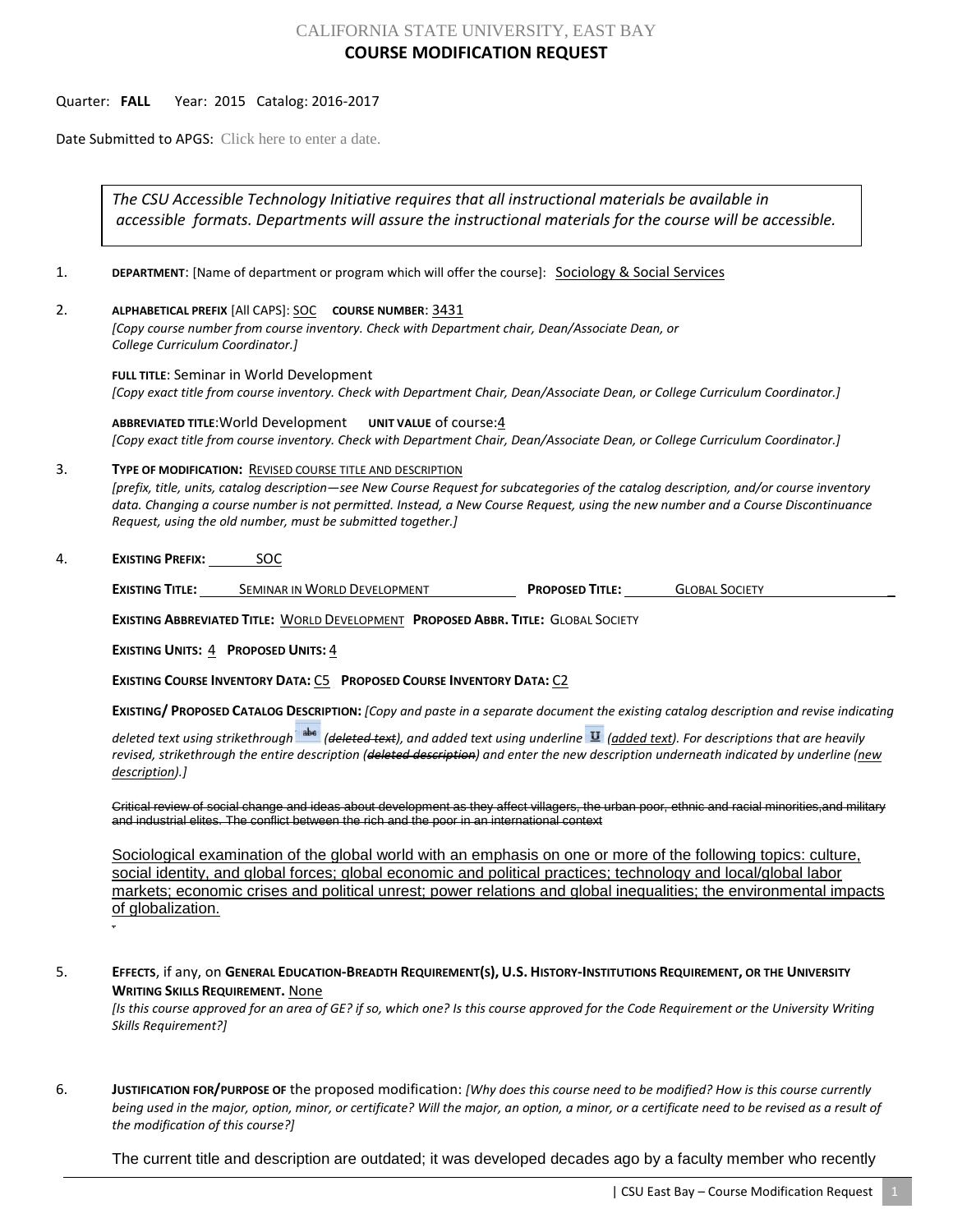retired. The revised title and description was created in accordance with research of catalogue listings of similar courses offered on other campuses. The new title and description will bring us current with similar courses in our discipline. Moreover, we have framed the description in a way that allows the different faculty members who may be interested in teaching the course to focus on their area of sub-specialization within the broader area of globalization..

7. Is this course a requirement for a major that is a "similar" degree under the STAR Act (SB 1440)? Yes X No [If Yes, explain how this modification will affect the "similar" degree agreement.]

Enter text here.

8. Does this modification affect this course's Student Learning Outcomes (SLOs)? X Yes No [List this course's SLOs here and indicate where changes may have occurred.]

**BY INCLUDING THE ENVIRONMENTAL IMPACT OF GLOBALIZATION, THIS COURSE WILL ENHANCE OUR ABILITY TO IMPLEMENT AN ASSESSMENT OF OUR SUSTAINABILITY SLO.**

9. **RESOURCE IMPLICATIONS:** *[With the modification of this course, is there a need for additional student fees or other resources such as faculty, facilities, equipment, and/or library resources that will not be covered by the department budget.]*

 **NONE**

- 10. **CONSULTATION** with other affected departments and program committee:
	- a) The following **department(s)** has (have) been consulted and raise **no objections**: *[If there were no objections to this curriculum request after listing it on the Curriculum Sharepoint site for five working days, type in the following: All Academic Departments and Programs at CSUEB were consulted using the Sharepoint Curriculum site and there were no objections.]*

 All Academic Departments and Programs at CSUEB were consulted using the Sharepoint Curriculum site and there were no objections.

**ETHNIC STUDIES AND INTERNATIONAL STUDIES WERE CONSULTED AND NEITHER DEPARTMENT/PROGRAM HAD ANY OBJECTIONS TO THIS CHANGE. THIS COURSE WILL BE OF USE TO INTERNATIONAL STUDIES GIVEN THAT INTERNATIONAL STUDIES MAJORS ARE ALLOWED TO TAKE THE COURSE FOR CREDIT .)**

b) The following **department(s)** has (have) been consulted and **raised concerns**: *[If there were unresolved objections to this curriculum request after listing it on the Curriculum SharePoint site for five working days, indicate the objecting department or program below, along with the specific concern. If there were no unresolved objections, type in "None."]*

**NONE**

11. Certification of **DEPARTMENT APPROVAL** by the chair and faculty.

Chair: Patricia K. Jennings Date: 1/14/2015

*[Print name of Department Chair here. Chair shall sign a hard copy for the College Office files.]*

12. Certification of **COLLEGE APPROVAL** by the dean and college curriculum committee.

Dean/Associate Dean: Date: